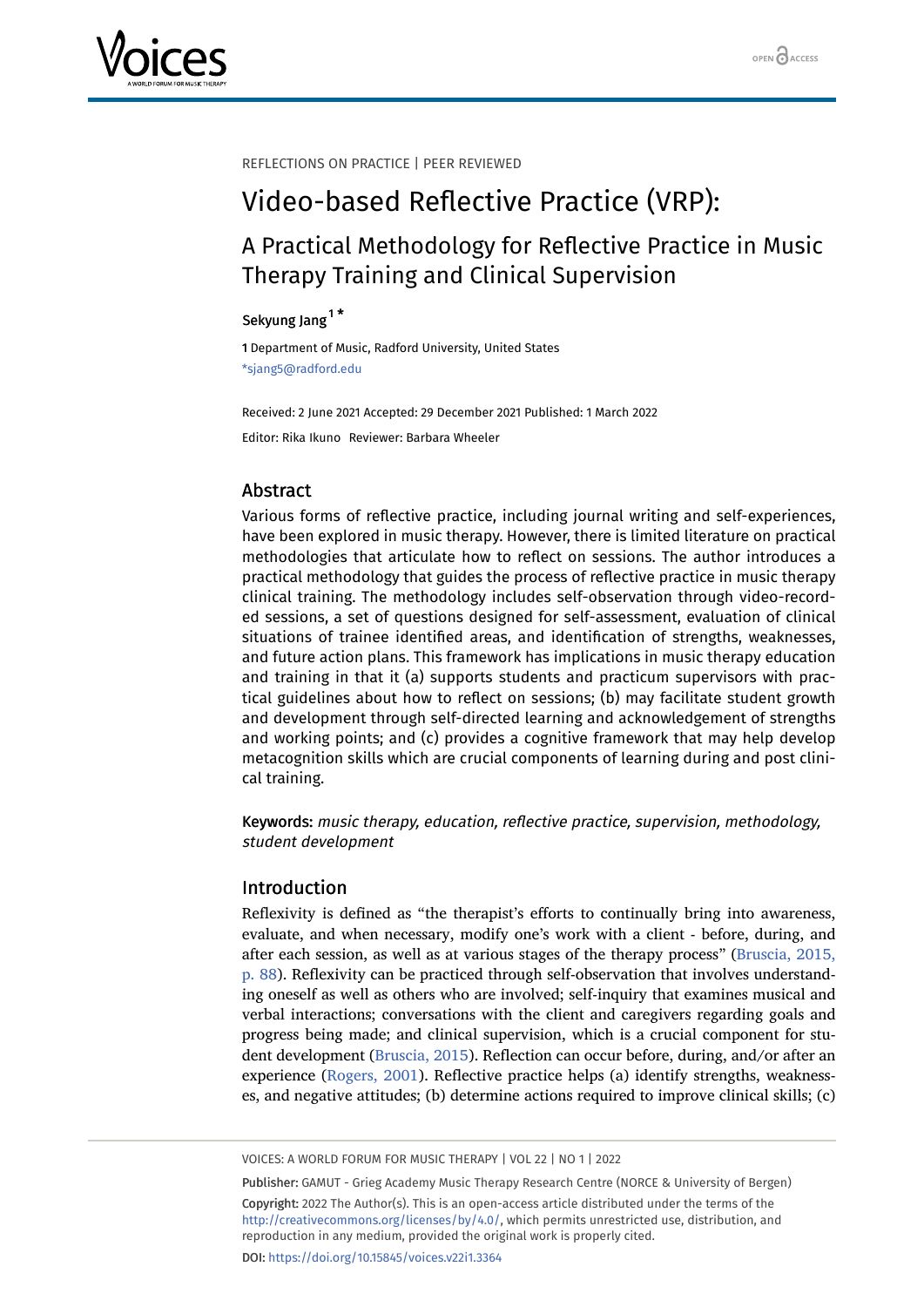develop clinical reasoning skills to ensure safe client care; (d) manage complex clinical situations, and (e) integrate theory and clinical practice ([Dube & Ducharme, 2015;](#page-5-2) [Schon, 1983\)](#page-5-3).

Gibbs's Reflective Cycle ([1988](#page-5-4)) is a structured reflective tool that has been widely used in health care fields. Gibbs's model describes how reflection occurs in cycles starting from the "what" aspect of a situation and ending with specific action plans for future behavior. According to the model, individuals decide what to focus on and give a clear picture of what went on, then feelings associated with the selected situation are identified and explored. Next, evaluation and analysis occur, and this involves what was good and not good as well as what sense can be made of the situation. Then, an action plan is constructed for a better future behavior. Kolb's [\(1984\)](#page-5-5) four stage learning cycle is another conceptualization that articulates processes associated with effective learning. Kolb's model focuses on experiential learning through concrete experiences, reflective observation, abstract conceptualization, and active experimentation. Common to both approaches are that they (a) describe how learning and self-improvement can occur through a set of cognitive guidelines; and (b) facilitate autonomous learning through evaluation of current skills and construction of future-oriented behaviors ([Gibbs, 1988;](#page-5-4) [Kolb, 1984](#page-5-5)).

Nursing professionals have examined topics associated with reflective practice including strategies to develop reflective skills, ethical reasoning, reflective journals, keeping a portfolio, student perceptions, reflective writing, nature and benefits of reflective practice, and cultural humility [\(Due & Ducharme, 2015\)](#page-5-2). They have found reflective practice helpful in identifying negative attitudes and areas of improvement, promoting change in professional practices and emotional support, and developing reflexive skills ([Due & Ducharme, 2015](#page-5-2)). Professionals in teacher education and educational psychology have used video-enhanced reflective practice (VERP) to support teachers' and educational psychologists' reflective practice. VERP is a collaborative and strength-based method used to support individuals to develop interaction skills in their work through guided reflection on their chosen video-clips of their practice ([Murray & Leadbetter, 2018\)](#page-5-6). VERP has several theoretical underpinnings which include Personal Construct Psychology (i.e., individuals try to make sense of the world in which they live), Appreciative Inquiry (i.e., strength-based approach to change), solution-oriented thinking, Symbolic Interactionism (i.e., human behaviors are understandable through meaningful interactions and symbols in the society), and Systems Thinking (i.e., acknowledging complexities of interactions within the system) ([Murray](#page-5-6) [& Leadbetter, 2018](#page-5-6)). Through reflecting on self-selected video clips, trainees experienced improved relationships between staff and students, increased personal and professional confidence, and significant learning outcomes ([Hamel, 2019](#page-5-7); [Hampton et al.,](#page-5-8) [2019](#page-5-8); [Murray & Leadbetter, 2018\)](#page-5-6).

In music therapy, there exist various types of reflective practice which include selfinquiry such as journaling, writing papers, creating art, and conversations with others as well as self-experiences (i.e., active engagement in music experiences such as composing and listening) ([Bruscia, 2014\)](#page-5-9). Journal writing and a few modes of experiential learning have been explored in the context of clinical supervision. Barry and O'Callaghan ([2008](#page-5-10)) reported that journal writing associated with students' clinical experiences helped connect thoughts, feelings, and actions, deepen self-awareness, trust emerging ideas, and allow new or revised insights to emerge. One of the benefits of self-experiences (e.g., authentic participation, empathic participation, role play) is development of reflexivity, and self-experiences associated with reflective practice have also been studied [\(Bruscia, 2014](#page-5-9)). Macrae [\(2021\)](#page-5-11) explored trainees' authentic self-experience in Analytic Music Therapy training. By playing, verbally processing, and/or listening back to recorded examples, professionals acknowledged personal issues presented in the clinical process, explored the importance of the working alliance, and reported continued increase in self-awareness. Additionally, self-experiences in culturally centered music therapy supervision were explored and helped increase trainees' multicultural competence ([Donley, 2020;](#page-5-12) [Swamy, 2011](#page-5-13)). Furthermore, Zanders [\(2020\)](#page-6-0)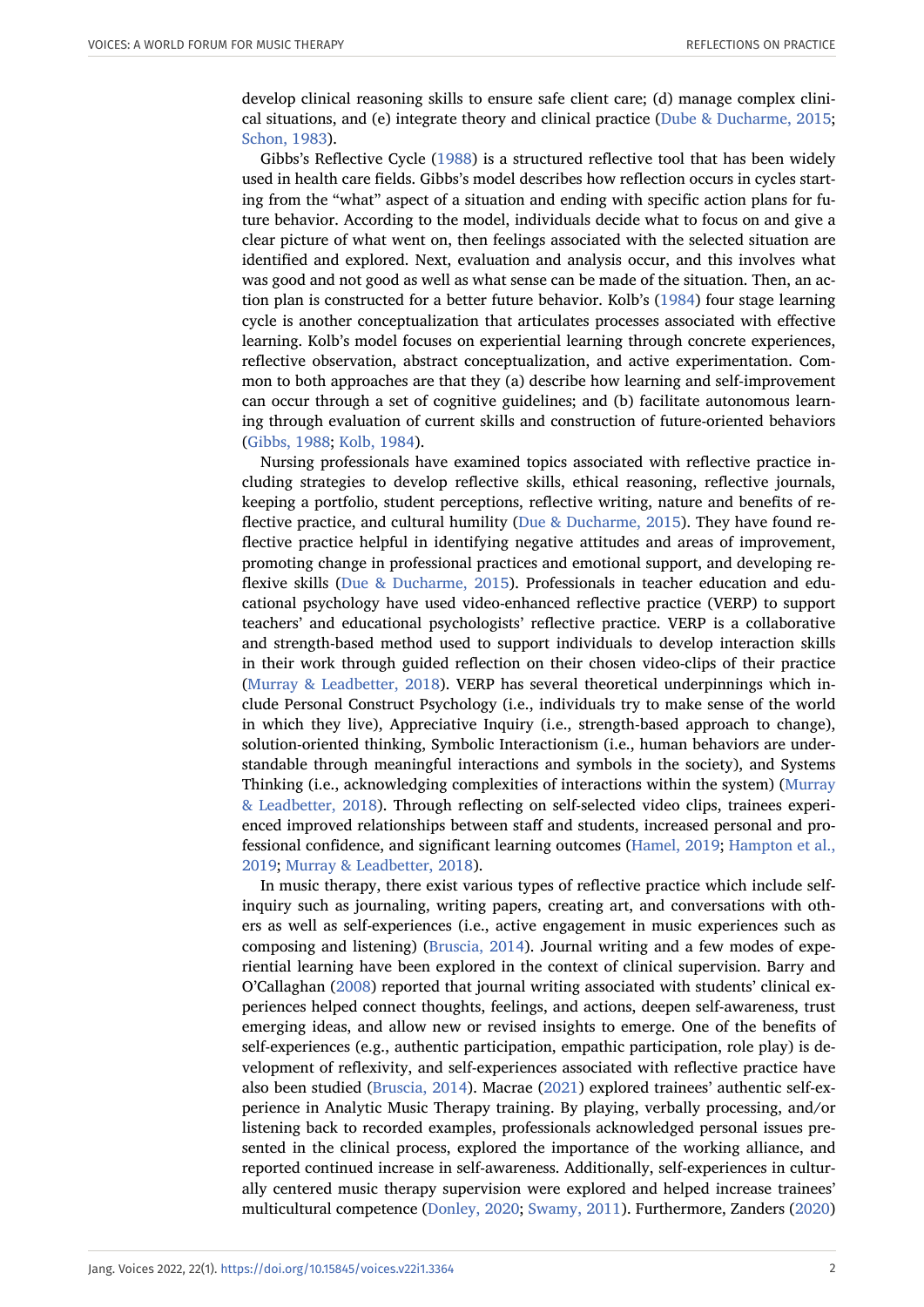

Video-based Reflective Practice (VRP)

Figure 1

investigated students' perceived competencies as they relate to the professional competencies articulated by the American Music Therapy Association and showed that participating in music-based experiences (i.e., receptive, improvisation, recreative, composition) helped increase students' perceived music therapy competence. While describing benefits of self-experiences for learning and opportunities for self-inquiry, [Hiller et al. \(2021\)](#page-5-14) emphasized ethical and effective support for students and suggested a model that focused on the psychological safety of undergraduate students as they engage in experiential learning in music therapy training.

#### Video-based Reflective Practice (VRP)

Reflective practice that focuses on self-experiences and self-inquiry as well as particular clinical settings has been explored in music therapy supervision. However, little literature suggests practical methodologies that incorporate self-observation and evaluation of clinical experiences based on video-recorded sessions and specific guidelines. In this paper, the author provides a practical methodology with a set of questions designed to help examine clinical facilitation on trainee selected areas (See Figure 1). The methodology involves assessment of a situation by summarizing the process and the context, as well as articulating reciprocal nature of the client-therapist interaction. Accurate assessment of what happened in clinical situations is the foundation for positive change and allows discussions that come from shared needs in clinical supervision meetings. Also, there exist perceptual differences between music therapy students and their supervisors in the evaluation of practicum experiences and student performance, which can hinder student progress and constructive conversation in the supervisory relationship [\(Lim & Quant, 2019](#page-5-15)). Therefore, reviewing one's work through video-recorded sessions prior to or during supervision meetings may help increase selfawareness and generate common grounds for processing of clinical situations.

In addition, this methodology allows students to look at clinical interactions as reciprocal and cyclical. Sometimes, students are focused so much on themselves or the clients that they do not see the whole picture of what, how, and why a situation occurred. By articulating the process in cycle, students may gain insights of the situation as well as develop clinical reasoning skills, which is a crucial component in designing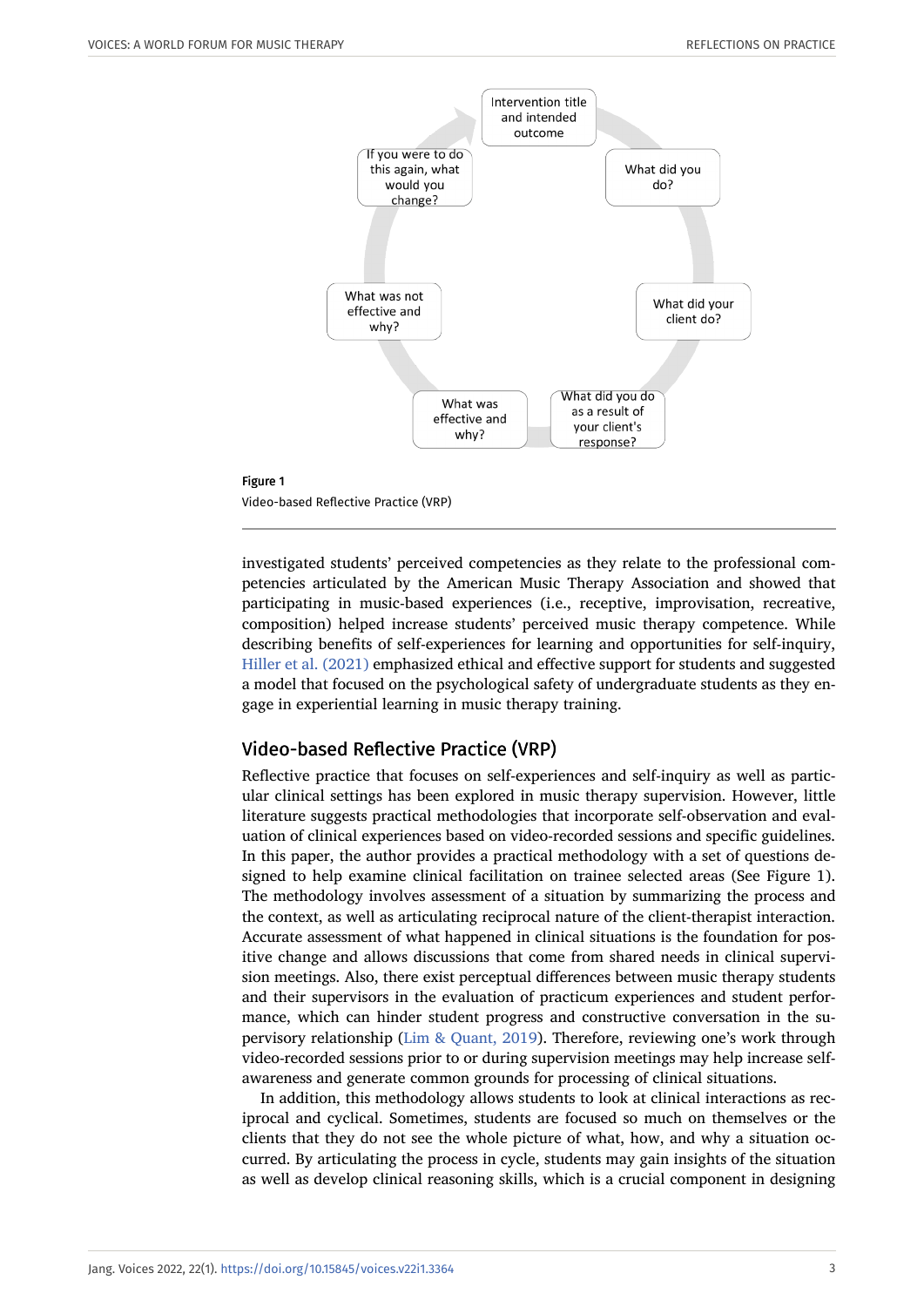interventions that are goal-oriented and client-centered as well as in-the-moment clinical decision making.

Furthermore, the methodology includes identification of both strengths and limitations of interventions that were implemented. By identifying strengths, students may feel valued and empowered in the learning community ([Davis, 2001](#page-5-16)). This strengthbased approach may help students increase self-confidence, be encouraged to manage their weakness, and become independent learners [\(Krutkowski, 2017](#page-5-17)). Also, by identifying areas that were not so effective and understanding why they were ineffective, students may not only benefit from autonomy and self-directed learning but also become ready for the change process that follows as active learners. This examination of therapist effectiveness by answering what and why questions associated with selfidentified clinical situations creates a space for therapeutic reasoning and integration of theory and practice.

Finally, when a chosen clinical situation is fully reflected based on self-assessment, understanding of the reciprocal and cyclic nature of the therapist-client interaction, and evaluation of strengths and limitations, the construction of specific action plans can occur for future clinical facilitation. Through this process, new strategies may emerge, strengths may become talent [\(Krutkowski, 2017](#page-5-17)), and weakness may become an area to be explored and changed in this continuous journey of self-discovery and cultural humility as competent music therapists. This conceptualization can be used in various contexts such as personal reflection for future clinical skill development, peer supervision, and clinical supervision. Here are the suggested steps to follow:

- 1. Video-record and watch a session.
- 2. Select specific experiences to focus on. It is possible that all selected experiences come from the same intervention or different interventions.
- 3. List intervention title and intended outcome for each selected area.
- 4. For each selected experience, answer the following questions:
	- a. What did you do and/or what happened? Briefly summarize your process and the context.
	- b. What did your client do in response to your process?
	- c. What did you do as a result of your client's response?
	- d. What was effective? (Musical, verbal, and nonverbal facilitation)
	- e. Why was it effective?
	- f. What was not effective? (Musical, verbal, and nonverbal facilitation)
	- g. Why was it not effective?
	- h. If you were to do this again, what would you change?

A template with these steps that can be used in clinical training is included in the Appendix.

Reflection through self-observation using a video-recorded session is strongly encouraged. However, when videorecording of a session is not allowed due to restrictions imposed by the clinical site, trainees can retrospectively recall and reflect on their experience by answering the questions articulated above.

#### Suggested Application of the VRP in Clinical Training

When utilizing this form of self-reflection in clinical training, a consent form needs to be signed by the client and/or the caregiver. The consent form articulates that the video-recorded materials will be used only for learning purposes which includes evaluation of therapist effectiveness and client responses, and the video-recorded materials will be destroyed immediately after they are reviewed by the student. It is encouraged that consent forms are signed early in the semester, especially when working with a group. The author suggests that two sessions be video-recorded (i.e., one close to midterm and another close to final evaluations) so that students can report observed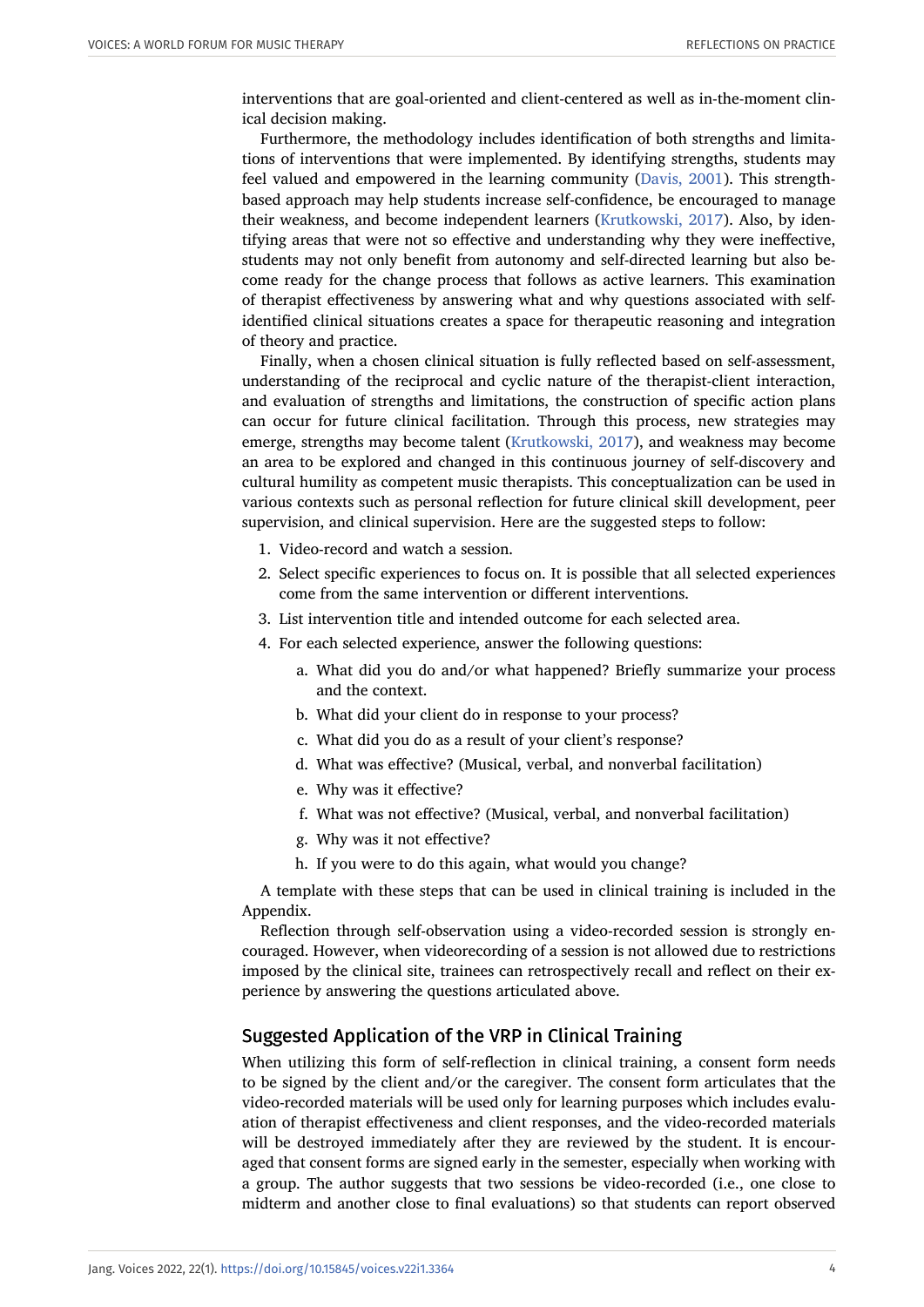changes in musical and facilitation skills. This can also help the evaluation process be more student-driven by which the students identify strengths, limitations, significant clinical moments, areas of improvement, and strategies to use for those working points. The following steps are recommended when this methodology is used in the context of clinical supervision:

- 1. Select two sessions to video-record and report the dates to clinical supervisor.
- 2. Have consent form signed by the client/caregiver/staff.
- 3. Watch the video-recorded session.
- 4. Fill out Video-based Reflective Practice form included in the Appendix.
- 5. Share your experiences with your supervisor.

#### Implications for Music Therapy Education and Training

First, limited resources regarding the process of reflexivity makes it challenging for students in training to learn effective reflective skills and cognitive strategies associated with reflective practice. This methodology may help students develop skills necessary for reflective practice as an active learner with autonomy and benefit from self-directed learning with clear guidelines. These meta-cognitive processes of asking questions, analyzing situations, solving problems, and reflecting on challenging situations while bolstering the intrinsic motivation to learn and grow may be developed and carried on post academic training and serve as a resource for continued growth and development (i.e., life-long learning).

Second, this methodology provides pedagogical support to practicum supervisors with practical strategies that can be easily adopted in clinical training. It provides them tools that can guide the conversation for challenging situations, help solve problems through collaborative efforts, and help acknowledge and validate student development.

Third, students sometimes become too focused on completing a task at hand that it may (a) hinder in-the-moment interactions with clients; (b) limit understanding the whole therapist-client interaction as a chain reaction; and (c) make it difficult to be aware of verbal, gestural, and musical mannerisms that are present in the therapeutic relationship. Observing their own behaviors that lead to positive and negative client outcomes may bring fresh perspectives that may have not been recognized before.

#### Recommendations

Allied health care professions such as nursing found it helpful to adopt strategies for reflective practice in developing clinical skills, clinical reasoning skills, and self-awareness ([Dube & Ducharme, 2015](#page-5-2)). In music therapy, various types of self-inquiry as well as self-experiences have been explored. However, research associated with how to develop reflective skills is limited in music therapy education and training. More attention to reflective practice and its impact on student development is needed. Additionally, this methodology has been utilized in three academic training programs and students and clinical supervisors anecdotally reported positive changes such as increased self-awareness and supervisory support. Future research needs to examine how student development occurs through self-observation of session videos and guided supervisory interactions based on this framework.

#### About the Author

Sekyung Jang, Ph.D., MT-BC is assistant professor of music therapy at Radford University. Her clinical and research interests include emotion regulation in older persons, theory-based intervention research, intergenerational programming, and music therapy supervision. As a professional music therapist, she has worked with variety of populations including older adults in community-based settings and children and adolescents with special needs.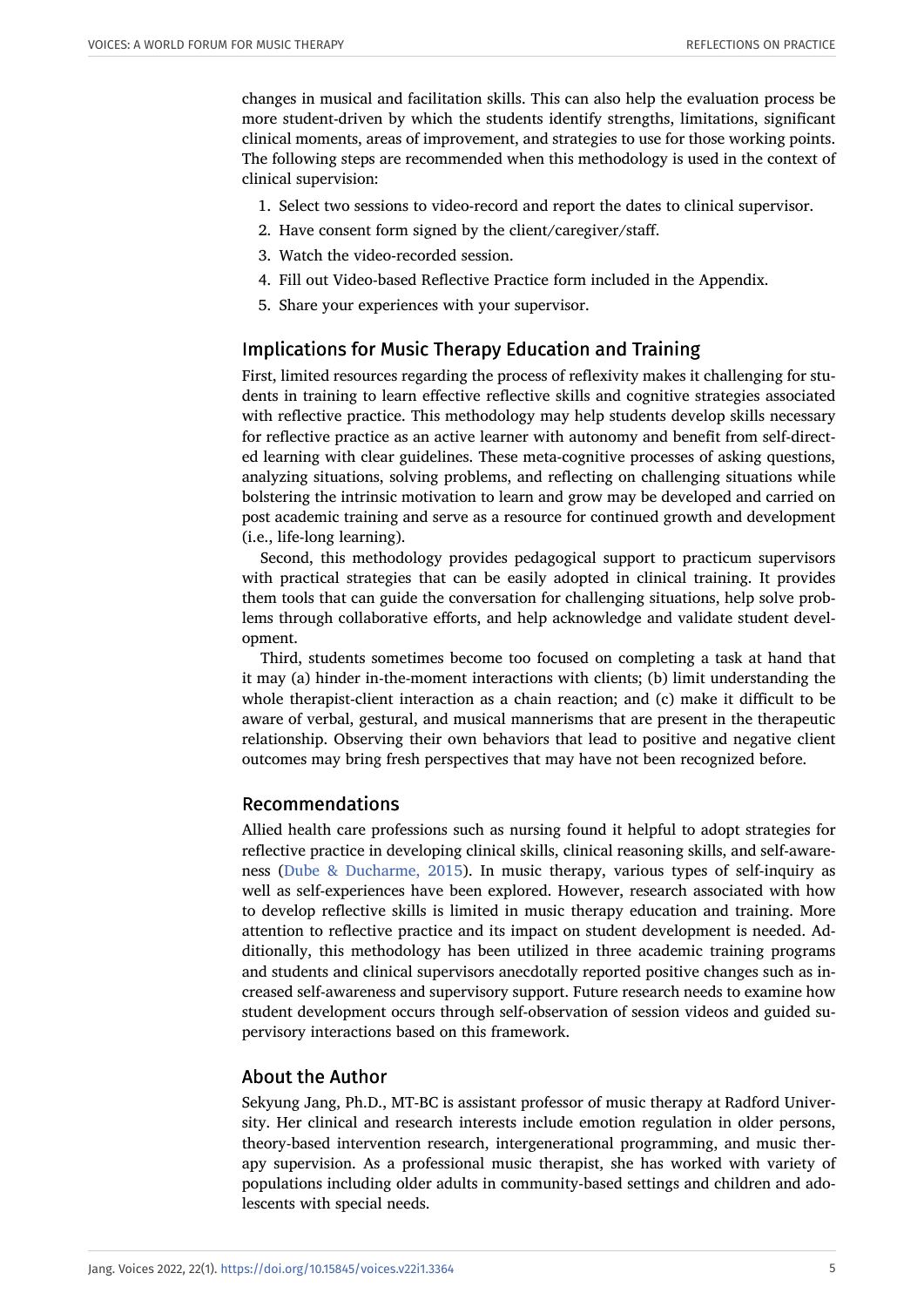## Appendix

The appendix is available at the following link: [https://voices.no/index.php/voices/](https://voices.no/index.php/voices/article/view/3364/3385) [article/view/3364/3385](https://voices.no/index.php/voices/article/view/3364/3385)

#### <span id="page-5-10"></span>References

- Barry, P., & O'Callaghan, C. (2008). Reflexive journal writing: A tool for music therapy student clinical practice development. *Nordic Journal of Music Therapy, 17*(1), 55-66.[https://doi.org/](https://doi.org/10.1080/08098130809478196) [10.1080/08098130809478196](https://doi.org/10.1080/08098130809478196)
- <span id="page-5-9"></span><span id="page-5-0"></span>Bruscia, K. E. (2014). *Defining music therapy.* Barcelona Publishers.
- Bruscia, K. E. (2015). *Forms of reflexivity in music therapy: An anthology*. Barcelona Publishers.
- <span id="page-5-16"></span>Davis, B. (2001). *Tools for teaching.* Jossey-Bass Publishers.
- <span id="page-5-12"></span>Donley, J. (2020). Multicultural experiential learning in music therapy supervision*. Voices: A World Forum for Music Therapy, 20(*1). <https://doi.org/10.15845/voices.v20i1.2797>
- <span id="page-5-2"></span>Dube, V., & Ducharme, F. (2015). Nursing reflective practice: An empirical literature review. *Journal of Nursing Education and Practice, 5*(7), 91-99. [https://doi.org/10.5430/](https://doi.org/10.5430/jnep.v5n7p91) [jnep.v5n7p91](https://doi.org/10.5430/jnep.v5n7p91)
- Falender, C.A., & Shafranske, E. P. (2007). Competence in competency-based supervision practice: Construct and application. *Professional Psychology: Research and Practice, 38*(3), 232-240. <https://doi.org/10.1037/0735-7028.38.3.232>
- <span id="page-5-4"></span>Gibbs, G. (1988). *Learning by doing: A guide to teaching and learning methods*. Oxford: Further Education Unit, Oxford Polytechnic.
- <span id="page-5-7"></span>Hamel, C., & Viau-Guay, A. (2019). Using video to support teachers' reflective practice: A literature review. *Cogent Education, 6*(1), 1673689. [https://doi.org/10.1080/](https://doi.org/10.1080/2331186X.2019.1673689) [2331186X.2019.1673689](https://doi.org/10.1080/2331186X.2019.1673689)
- <span id="page-5-8"></span>Hampton, L., Ramoutar, L., Muntzer, R., & Battostini, O. (2019). Investigating the use of Video Enhanced Reflective Practice (VERP) alongside the engagement profile and scale in a school for children with complex needs. *Educational & Child Psychology, 36*(1), 89-100.
- <span id="page-5-14"></span>Hiller, J., Belt, C., Gardstrom, S., & Willenbrink-Conte, J. (2020). Safeguarding curricular selfexperiences in undergraduate music therapy education and training. *Music Therapy Perspectives, 39*(1), 86-94. <https://doi.org/10.1093/mtp/miaa027>
- <span id="page-5-5"></span>Kolb, D. A., (1984). *Experiential learning: Experience as the source of learning and development*. Prentice-Hall.
- <span id="page-5-17"></span>Krutkowski, S. (2017). A strengths-based approach to widening participation students in higher education. *Reference Services Review, 45*(2), 227-241.
- <span id="page-5-15"></span>Lim, H. A., & Quant, S. (2019). Perceptual differences in music therapy clinical supervision: Perspectives of students and supervisors. *Nordic Journal of Music Therapy, 28*(2), 131-150. <https://doi.org/10.1080/08098131.2018.1528559>
- <span id="page-5-11"></span>MacRae, A. (2021). The influences of inter music therapy on music therapists who experience it. *Nordic Journal of Music Therapy, 30*(3), 238-260. [https://doi.org/10.1080/](https://doi.org/10.1080/08098131.2020.1837211) [08098131.2020.1837211](https://doi.org/10.1080/08098131.2020.1837211)
- <span id="page-5-6"></span>Murray, S., & Leadbetter, J. (2018). Video Enhanced Reflective Practice (VERP): supporting the development of trainee educational psychologists' consultation and peer supervision skills. *Educational Psychology in Practice, 34*(4), 397-411.
- <span id="page-5-1"></span>Rogers, R. R. (2001). Reflection in higher education: A concept analysis. *Innovative Higher Education, 26*(1), 37-57. <https://doi.org/10.1023/A:1010986404527>
- <span id="page-5-3"></span>Schon, D. A. (1983). *The reflective practitioner: How professionals think in action*. Basic Books.
- Sebastian, K. (2017). A strength-based approach to widening participation students in higher education. *Reference Services Review, 45*(2), 227-241. [https://doi.org/10.1108/](https://doi.org/10.1108/RSR-10-2016-0070) [RSR-10-2016-0070](https://doi.org/10.1108/RSR-10-2016-0070)
- <span id="page-5-13"></span>Swamy, S. (2011). "No, she doesn't seem to know anything about cultural differences!": Culturally centered music therapy supervision*. Music Therapy Perspectives, 29*(2), 133-137. <https://doi.org/10.1093/mtp/29.2.133>